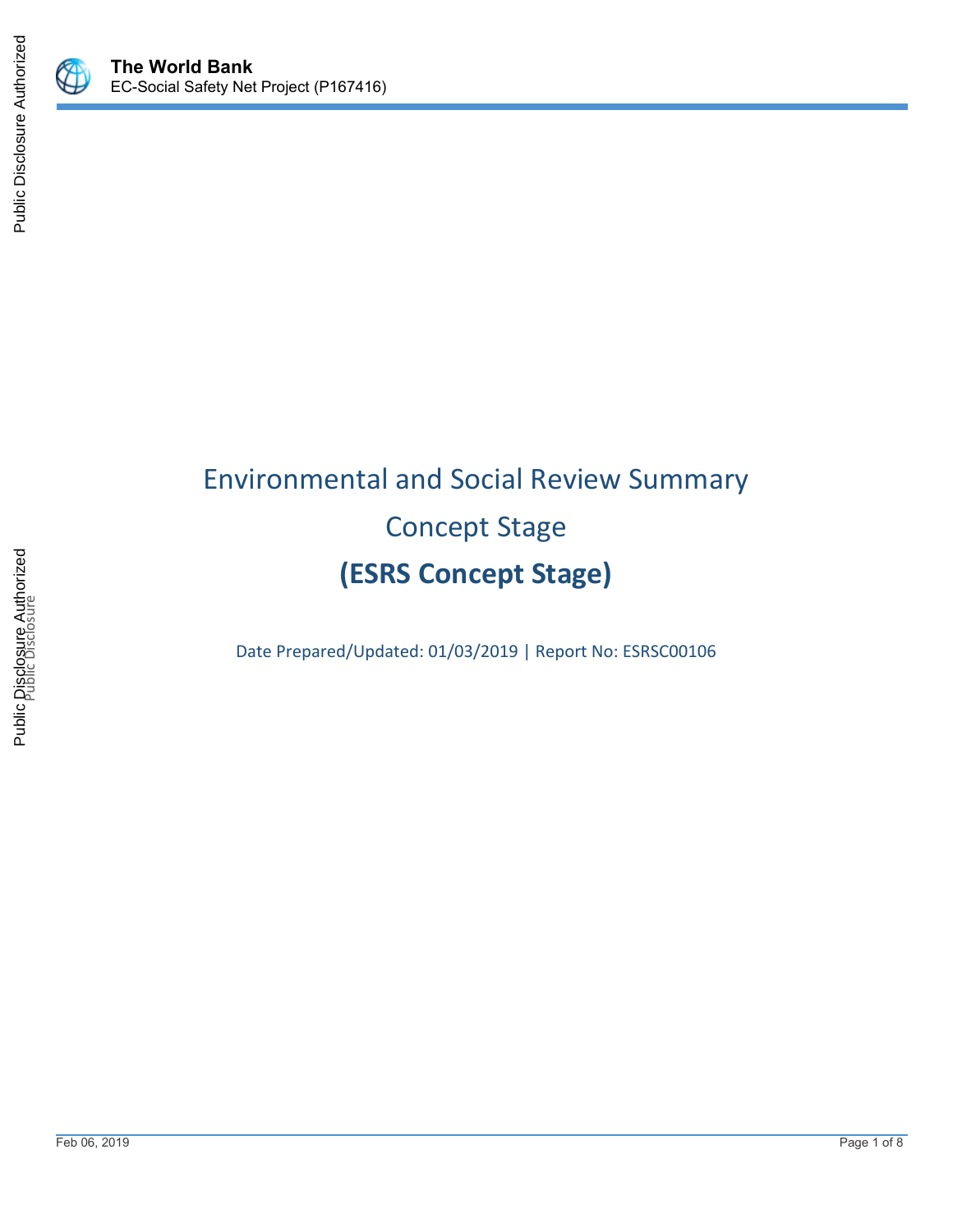

#### **BASIC INFORMATION**

#### **A. Basic Project Data**

| Country                                           | Region                                                                                                                                                | Project ID                                   | Parent Project ID (if any)              |
|---------------------------------------------------|-------------------------------------------------------------------------------------------------------------------------------------------------------|----------------------------------------------|-----------------------------------------|
| Ecuador                                           | LATIN AMERICA AND<br>CARIBBEAN                                                                                                                        | P167416                                      |                                         |
| Project Name                                      | <b>EC-Social Safety Net Project</b>                                                                                                                   |                                              |                                         |
| Practice Area (Lead)<br>Social Protection & Labor | <b>Financing Instrument</b><br><b>Investment Project</b><br>Financing                                                                                 | <b>Estimated Appraisal Date</b><br>4/29/2019 | <b>Estimated Board Date</b><br>8/8/2019 |
| Borrower(s)                                       | Implementing Agency(ies)<br>Ministry of Social Inclusion<br>and Equity (MIES),<br>Secretaria Nacional de<br>Planificacion y Desarrollo<br>(SENPLADES) |                                              |                                         |

#### Proposed Development Objective(s)

The PDO is to improve access of the extreme poor to selected social protection programs in targeted localities, and to improve the effectiveness of those programs.

| <b>Financing (in USD Million)</b> | Amount |
|-----------------------------------|--------|
| <b>Total Project Cost</b>         | 387.40 |

#### **B. Is the project being prepared in a Situation of Urgent Need of Assistance or Capacity Constraints, as per Bank IPF Policy, para. 12?**

#### **C. Summary Description of Proposed Project [including overview of Country, Sectoral & Institutional Contexts and Relationship to CPF]**

Building on the Bank's global experience to reduce poverty and inequality, the project will contribute to: (i) strengthen the social protection system to progressively fill coverage gaps for the extreme poor, (ii) increase the efficient allocation of resources and the efficacy of poverty alleviation programs, (iii) update the government's information on vulnerabilities and coverage gaps of poverty alleviation programs, (iv) diminish the deprivations in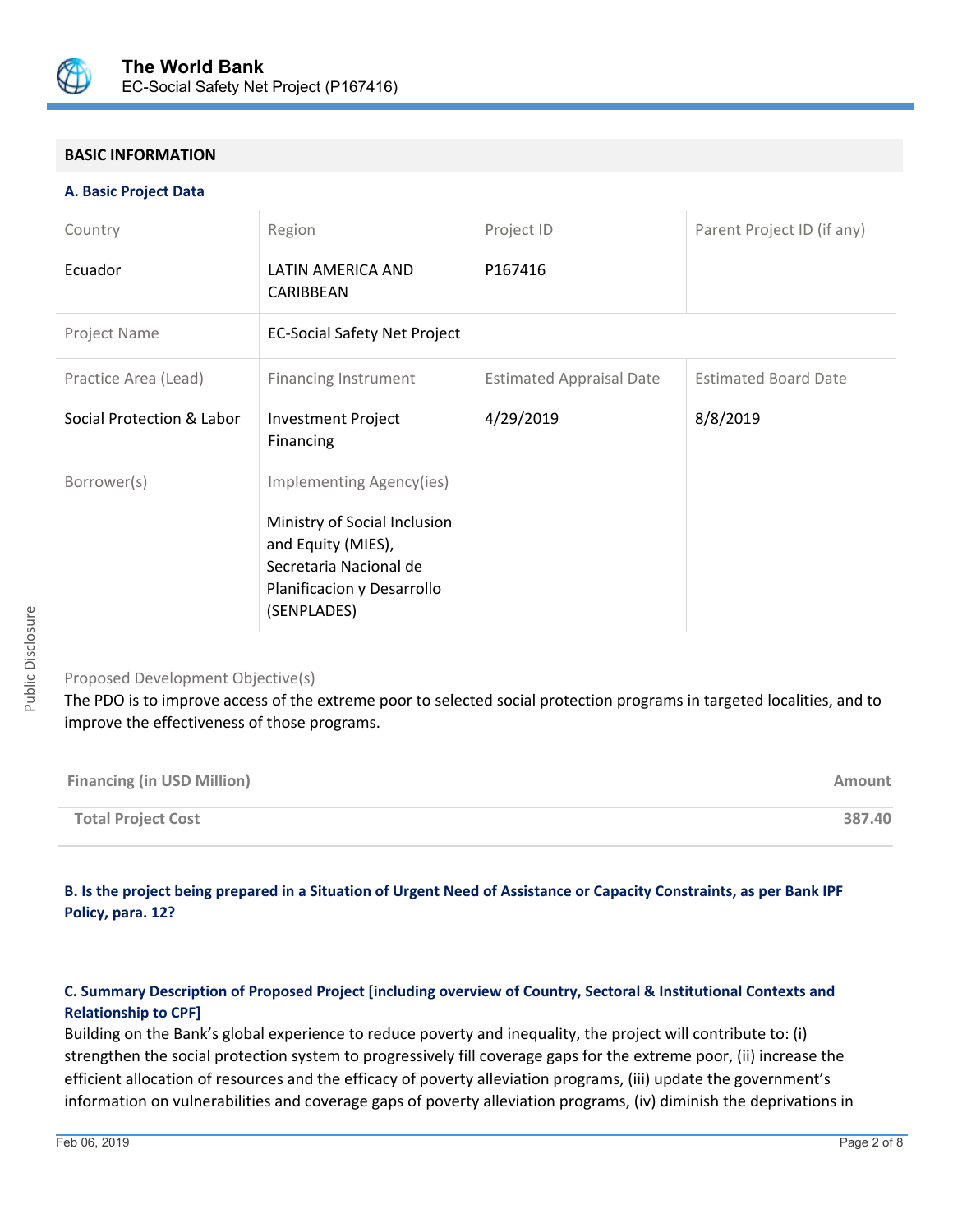

health, education and basic services that are at the core of multidimensional poverty measures, and (v) promote shared prosperity.

#### **D. Environmental and Social Overview**

D.1. Project location(s) and salient characteristics relevant to the ES assessment [geographic, environmental, social] The project will be implemented at the national level, throughout a heterogeneous territory with diverse environmental, social, and institutional settings. The IPF will neither finance nor support any civil works activities. In this sense, the activities supported by the project are not expected to have any negative environmental impacts. Social risks are linked to potential exclusion of vulnerable households being targeted, access to and by vulnerable groups of cash transfers, use of multicultural approaches in the provision of social services, weakness in the grievance redress mechanisms and potential coordination challenges due to multiple institutions involved. The locations to receive "selected social protection programs" are those under the Misión "Ternura", Misiones "Menos pobreza, más desarrollo", and Misiones "Mis Mejores Años". These Misiones were chosen because they target the extreme poor; have no other funding source and provide opportunities to combine the delivery of cash transfers with specific relevant complementary services. "Targeted localities" are aligned with the target population of misión "Ternura" in 90 cantons. These cantons were prioritized based on the following criteria: high concentration and prevalence of malnutrition and poverty; limited access to safe water; overpopulation; and lack of access to housing. Many of the targeted cantons therefore are in the Amazonia.

D. 2. Borrower's Institutional Capacity

The Ministry of Social and Economic Inclusion (MIES – Ministerio de Inclusión Económica y Social) and the National Secretariat for Planning (SENPLADES) will be the two institutions responsible for overall project implementation. MIES and SENPLADES will be responsible for the implementation and day-to-day oversight of DLI-based Component 1 entailing the expansion of selected SP interventions and the update of the Social Registry (Registro Social). MIES will also be responsible for implementing activities under the Component 2 (technical assistance). Given that MIES nor SENPLADES have previous experience managing and implementing investment operations financed by the World Bank, a strong PIU will be set up in MIES. It will be necessary to ensure that the new positions count with a strong social specialist in order to ensure effective outreach to communities; implementation of multicultural dimensions in service provision; rights and responsibilities of beneficiaries are adequately communicated and understood; and a robust and accessible grievance redress system is functioning and widely disseminated.

### **II. SCREENING OF POTENTIAL ENVIRONMENTAL AND SOCIAL (ES) RISKS AND IMPACTS**

#### **A. Environmental and Social Risk Classification (ESRC) Moderate Social Analysis of Algebra** Moderate Moderate

#### **Environmental Risk Rating** Low

The activities supported by the Program are not expected to have any negative environmental impacts. No rehabilitation or construction of infrastructure or other actions having an impact on the environment will be financed through the project. The Project will be implemented at the national level over a heterogenous geographical area, the overall risks and potential adverse environmental impacts are not considered significant

#### **Social Risk Rating Moderate Social Risk Rating Moderate**  $M$

The Project is expected to have only positive social impacts on the vulnerable as its main objectives are intended to improve access of the extreme poor to the selected social protection programs and improve effectiveness. In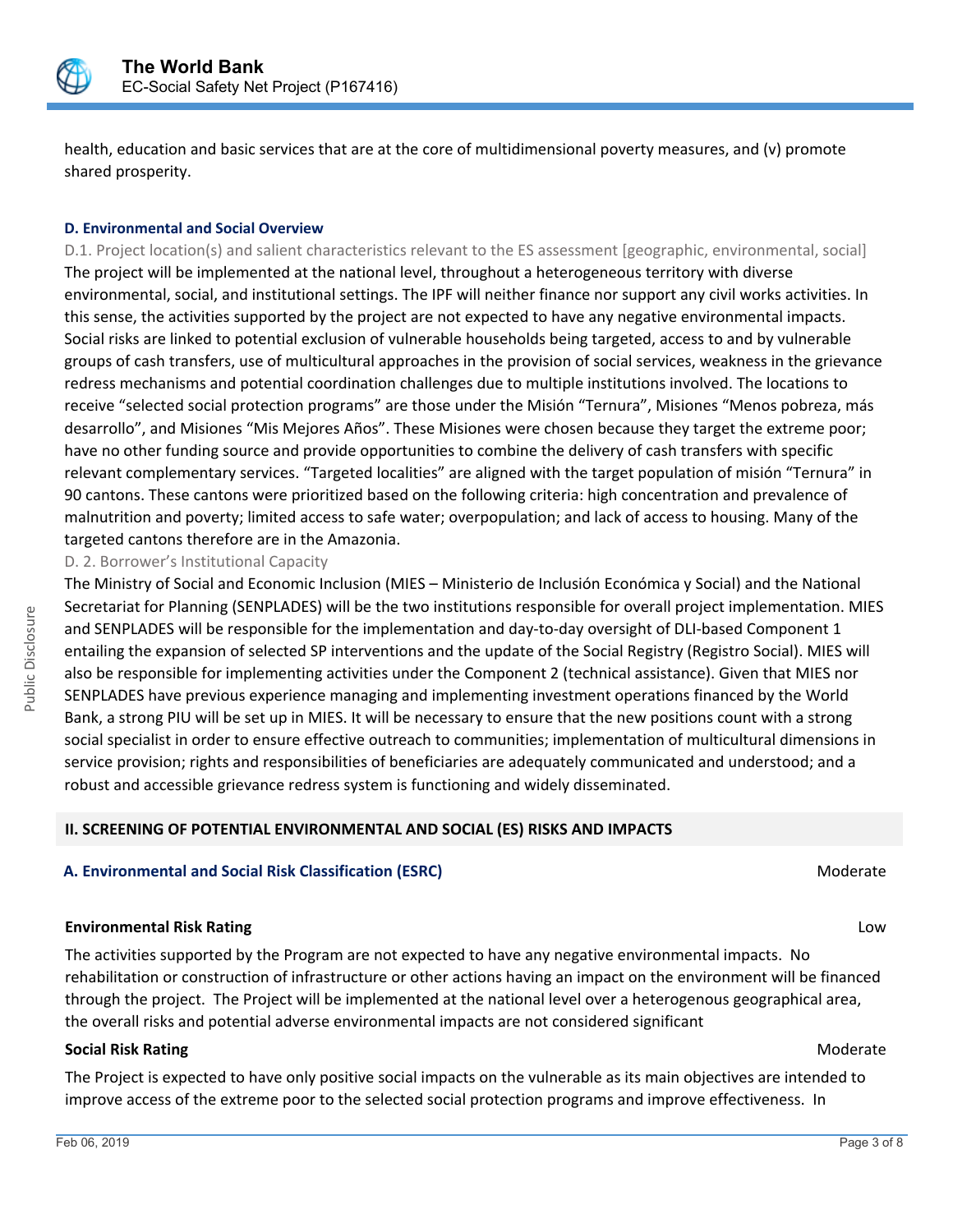

particular, the program intends to reduce extreme poverty and malnutrition rates through CCTs, reduce school dropout rates, and increase coverage of elderly care services contributing to a direct increase in life expectancy. While the project is not expected to do harm, it is expected that it will need to address challenges to implement the program. First, MIES and SENPLADES have not previously worked with the World Bank thus hand holding will be needed to ensure that environmental and social standards are applied effectively. It will be important to ensure that the measures to reach the extreme poor are effective particularly with regards to, access to social services, understanding of rights and responsibilities, multicultural approaches to service provision, and robust grievance redress mechanisms.

#### **B. Environment and Social Standards (ESSs) that Apply to the Activities Being Considered**

#### **B.1. General Assessment**

**ESS1 Assessment and Management of Environmental and Social Risks and Impacts**

#### *Overview of the relevance of the Standard for the Project:*

The Borrower will need to carry out a social assessment to identify potential risks for disadvantaged and vulnerable groups, particularly indigenous people, afro-descendants, women as well as other vulnerable groups. The disabled population would not be included as MIES finances a separate program that provides targeted assistance to them and thus will not covered by this program. One of the challenges will be the one the project aims to correct – counting with reliable data to ensure that target groups are not excluded. Outreach to target groups, particularly indigenous peoples in remote areas such as the Amazonia and the Sierra, will be the first of several actions. The social assessment currently underway will identify potential risks, impacts, and the barriers of the existing social protection system (especially to vulnerable and marginalized peoples). The social assessment will also inform the design of the TA component however, some of the anticipated key areas include: (i) the development of a stakeholder engagement plan with specific measures for a continuous engagement, (ii) adaptation of social services provision (of the various 'misiones') to a multicultural approach, (iii) establishing and rolling out a grievance redress system, (iv) capacity building packages to the implementing agencies on these issues.

#### **Areas where reliance on the Borrower's E&S Framework may be considered:**

Given the characteristics of the activities that will be financed by the Project, reliance on the Borrower's Environmental and Social Framework may be considered for ESS2 (Labor and Working Conditions). Ecuador's legal framework is in line with the principles of this Standard and subscribe to ILO Convention. The project will be implemented by government staff from the MIES and SENPLADES (government civil servants and other direct workers). NGOs may be contracted to support the implementation of Component 1 with regards to delivery of social services. Specific implementation and service delivery mechanisms will be explored at a later stage in project design and further assessed. ESS5 (Land Acquisition, Restrictions on Land Use and Involuntary Resettlement), ESS6 (Biodiversity Conservation and Sustainable Management of Living Natural Resources), and ESS9 (Financial Intermediaries) are not relevant for this project. ESS3 (Resource Efficiency and Pollution Prevention and Management), ESS4 (Community Health and Safety), and ESS8 (Cultural Heritage) will be considered as TBD.

#### **ESS10 Stakeholder Engagement and Information Disclosure**

The Borrower will prepare a Stakeholder Engagement Plan (SEP) that will accompany the project's preparation and implementation phase. The SEP will be prepared in consultation with relevant government entities, communications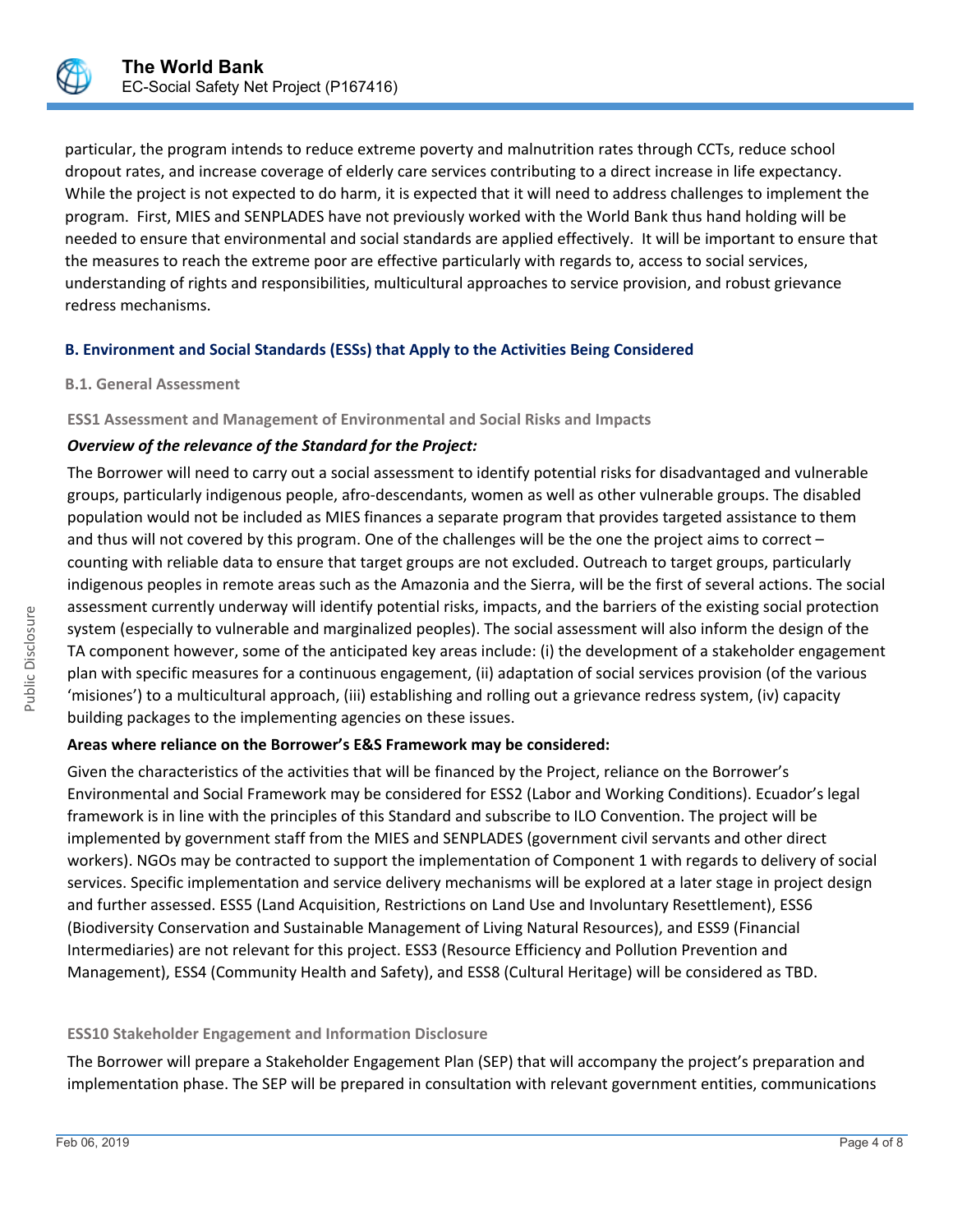

experts, and local NGOs in the project areas. Based on a preliminary assessment, these consultations should include, Ministerio de Inclusion Social y Economico (MIES) staff from the various programs supported by the project, MIES staff at the national, regional and cantonal levels, SENPLADES at the national level, and national NGOs working on social protection programs and working with indigenous peoples. The plan will represent Indigenous peoples' representatives, members of the afro descendant community, women of all ethnicities, and other vulnerable groups. The social assessment will determine possible bottlenecks in the achievement of the project PDOs, particularly as they relate to access to services, exclusion issues, and outreach and communication to remote and dispersed populations.

#### **B.2. Specific Risks and Impacts**

**A brief description of the potential environmental and social risks and impacts relevant to the Project.**

#### **ESS2 Labor and Working Conditions**

Activities under the project are not expected to have any negative impacts related to labor and working conditions. The applicable national legal framework is aligned with the principles of ESS2. The project will be implemented primarily by government staff from MIES at the national, regional, and canton levels. It is possible that some of the services may be delivered by local NGOs but this will be assessed during preparation. The social assessment will look into the working conditions of the staff working under the project, to determine whether they are materially consistent with ESS2. Based on the findings of the social assessment's review of labor practices, project-specific written labor management procedures will be prepared by the Borrower as per the requirements of the standard. Lastly, occupational health and safety aspects that should be considered when working in remote regions, such as Amazonia will be included.

#### **ESS3 Resource Efficiency and Pollution Prevention and Management**

The Project will neither finance nor support any civil works activities thus no pollution prevention and management measures will apply. However, its application will consider as TBD because aspects such as elimination of use of paper in the program to the extent possible and purchase of energy efficient equipment under component 2 could be relevant and should be considered during preparation.

#### **ESS4 Community Health and Safety**

The Project will neither finance nor support any civil works activities. No rehabilitation or construction of new infrastructure or other actions having an impact on the environment will be financed through this IPF. In this context it is not expected to generate any negative impact on the community health and safety. Nevertheless, this will be left as TBD as there may be a need to improve accessibility to buildings and offices related ot the program offices for the public. Some modifications may be necessary for facilitating access and program information and systems to consider people with special needs.

**ESS5 Land Acquisition, Restrictions on Land Use and Involuntary Resettlement**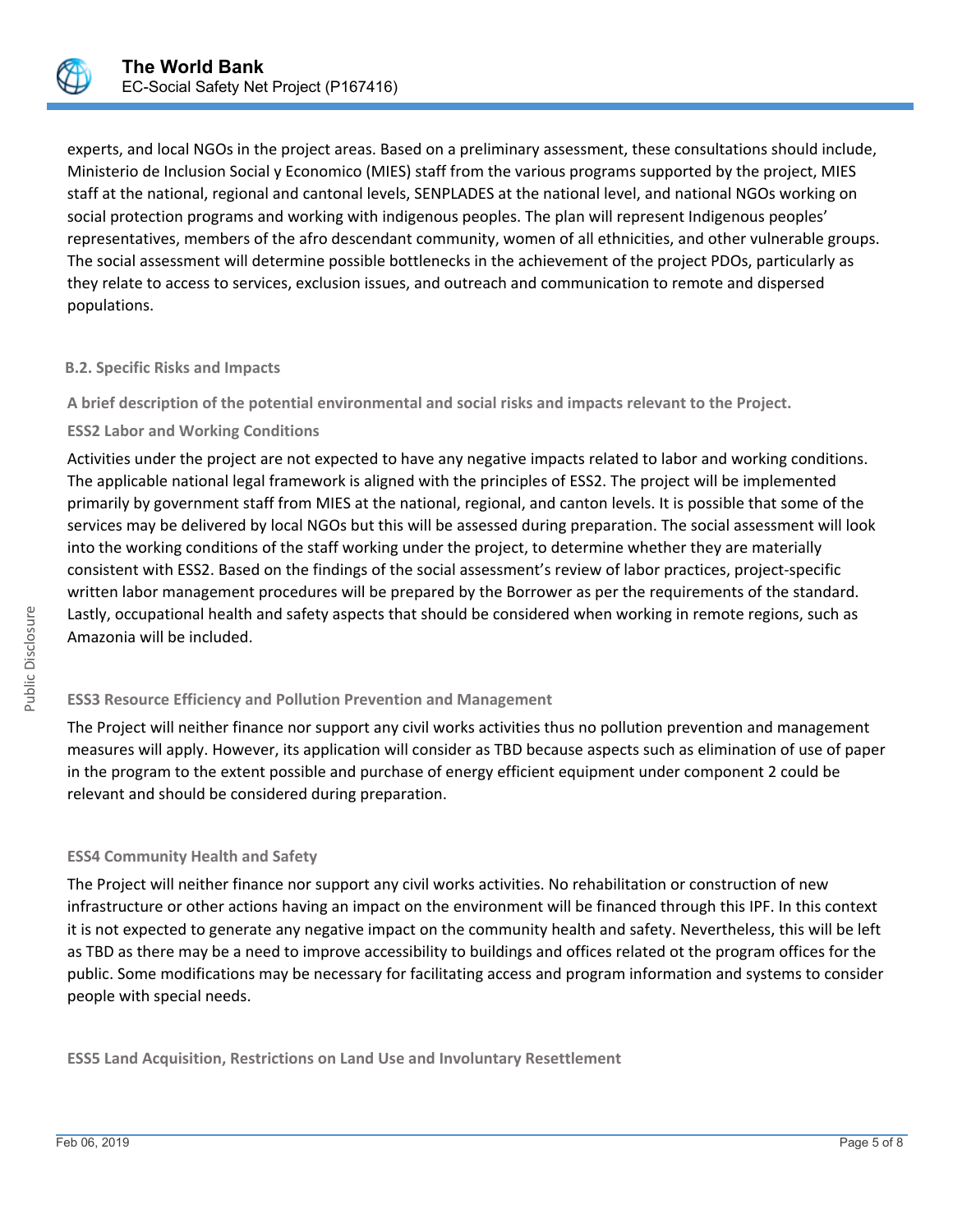

The Project will not require land acquisition and therefore no resettlement. It is not expected to generate any negative impact covered under ESS5.

#### **ESS6 Biodiversity Conservation and Sustainable Management of Living Natural Resources**

The Project will neither finance nor support any civil works activities. The IPF will finance the delivery of social services and improve the targeting mechanisms to reach the poor. As such, it is not expected to generate any negative impact on the Biodiversity Conservation and Living Natural Resources.

#### **ESS7 Indigenous Peoples/Sub-Saharan African Historically Underserved Traditional Local Communities**

The Project will apply ESS7 as a large segment of the beneficiaries are expected to be indigenous peoples or Afrodescendants 7% (1.02 million people) of Ecuador's population is indigenous. It is not expected that the project will have a negative impact on indigenous peoples or other minorities. An Indigenous Peoples Framework (IPPF) will be developed and Indigenous Peoples Plans (IPPs) focused on communities with similar territorial and cultural characteristics such as Afro-Ecuadorians, Amazonian communities and sierra. The IPPF will be developed based on the result of the social assessment and will focus on the main challenges stem from the need to ensure that project objectives and impacts are enhanced, namely: (i) improved targeting of indigenous peoples, particularly those in areas of difficult access such as the Amazonia, (ii) communication and outreach challenges due to geography, culture, and at times, language. Outreach and communications programs will need to be designed understanding the appropriate messengers, channels, and messages. Communications strategies to improve the understanding of beneficiary rights and responsibilities will also be critical to ensure positive human development outcomes. (iii) access to services that provided in a culturally adapted manner will be critical and will require institutional strengthening of MIES at the various levels. Lastly, (iv) strengthened and culturally appropriate grievance redress mechanisms will need to be developed using a tailored approach that is aligned with indigenous people's customs. An IPPF will therefore be prepared and include a protocol based on the ESS 7 Guidance Note, national legislation, (such as the Politica Nacional de Garantias - National Guarantee Policy), and follow the UN Guidelines on the Protection of Indigenous Peoples in Voluntary Isolation and the ILO 169 Accord that has been ratified by Ecuador.

#### **ESS8 Cultural Heritage**

The Project will finance the delivery of social services and improve the targeting mechanisms to reach the poor. In this context it is not expected that there will be any possibility of directly or indirectly affecting tangible or intangible cultural heritage. However, its application will be considered as TBD based on the results of the social assessment. Given the national scope of the project, there may be the potential of negatively impacting the intangible cultural heritage of indigenous people and/or afro-descendants. The social assessment would screen for those impacts and, if identified, propose mitigation measures.

#### **ESS9 Financial Intermediaries**

The Project will not work with financial intermediaries thus will not apply ESS9.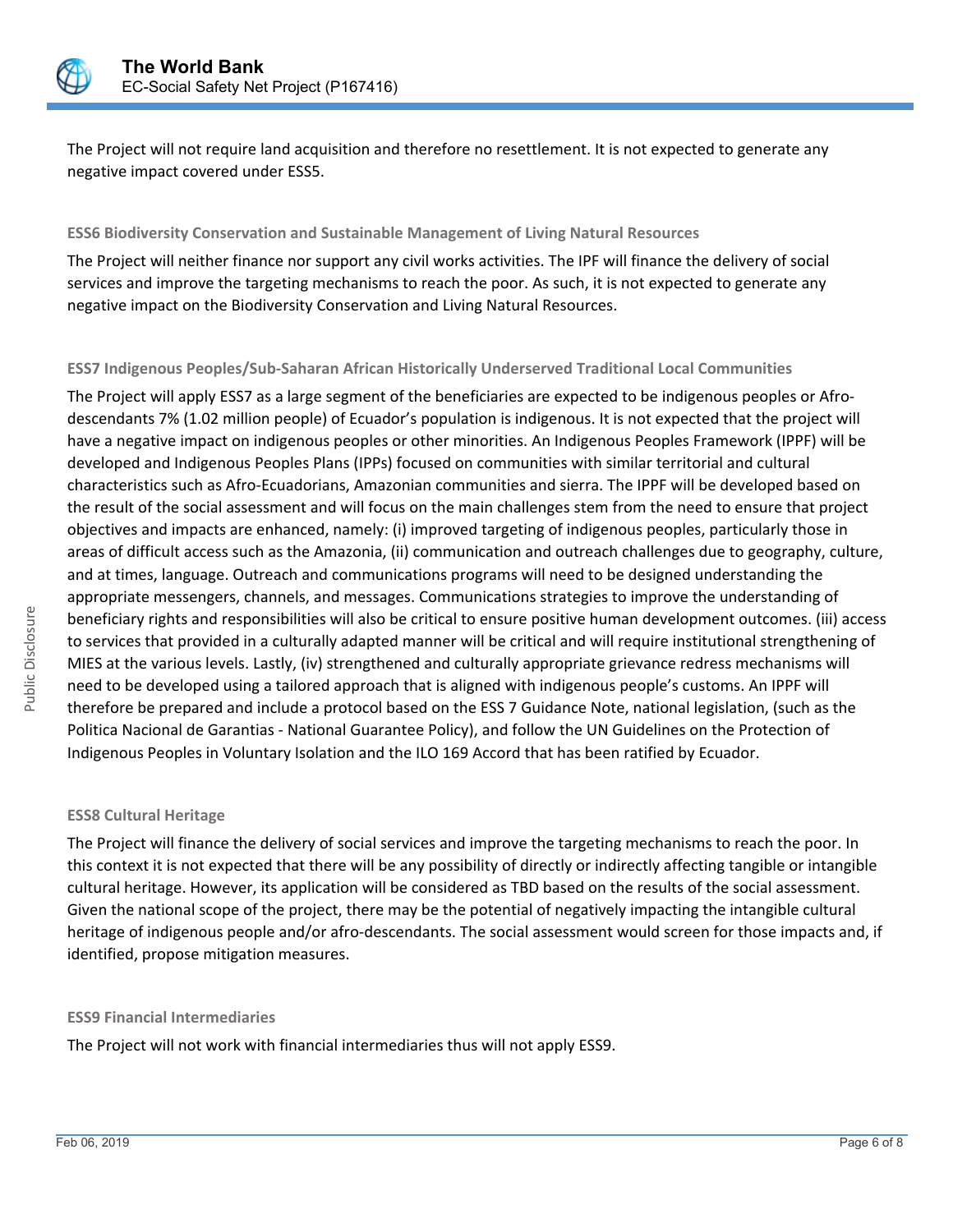

# **C. Legal Operational Policies that Apply**

**OP 7.50 Projects on International Waterways** No

**OP 7.60 Projects in Disputed Areas** No

## **III. WORLD BANK ENVIRONMENTAL AND SOCIAL DUE DILIGENCE**

**A. Is a common approach being considered?** No **No. 1999. In the set of the set of the set of the set of the set of the set of the set of the set of the set of the set of the set of the set of the set of the set of the set** 

**Financing Partners**

Not applicable

### **B. Proposed Measures, Actions and Timing (Borrower's commitments)**

#### **Actions to be completed prior to Bank Board Approval:**

The Borrower will carry out a social assessment prior to appraisal to evaluate if there are any risks associated with the proposed activities under the Project. The Social Assessment is a key document whose information will feed into the Stakeholder Engagement Plan (SEP) and IPPF and will therefore be prepared first. The assessment will delineate mitigation measures and other proposed actions to improve the design or implementation of the activities. The Borrower will also prepare a SEP and IPPF by appraisal, both of which will be further detailed prior to Bank Board Approval. The SEP will include a proposed grievance redress mechanism.

### **Possible issues to be addressed in the Borrower Environmental and Social Commitment Plan (ESCP):**

The ESCP will be part of the legal agreement and is likely to address: (i) lack of reliable data on indigenous people, afro-descendants and other vulnerable groups who may not be reached through the program, (ii) enhancement measures to ensure PDOs are reached such as tailored approaches to beneficiary outreach, communications, and adaptation of services provided to different vulnerable groups and ethnicities.

### **C. Timing**

**World Bank**

Public Disclosure

Public Disclosure

# **Tentative target date for preparing the Appraisal Stage ESRS** 20-Jan-2019

### **IV. CONTACT POINTS**

| Contact:      | Mariana T. Felicio          | Title: | Senior Social Development Specialist |
|---------------|-----------------------------|--------|--------------------------------------|
| Telephone No: | $5357+2337/$                | Email: | xherbasramirez@worldbank.org         |
| Contact:      | Ximena Rosio Herbas Ramirez | Title: | Senior Environmental Specialist      |
| $\sim$        |                             |        |                                      |